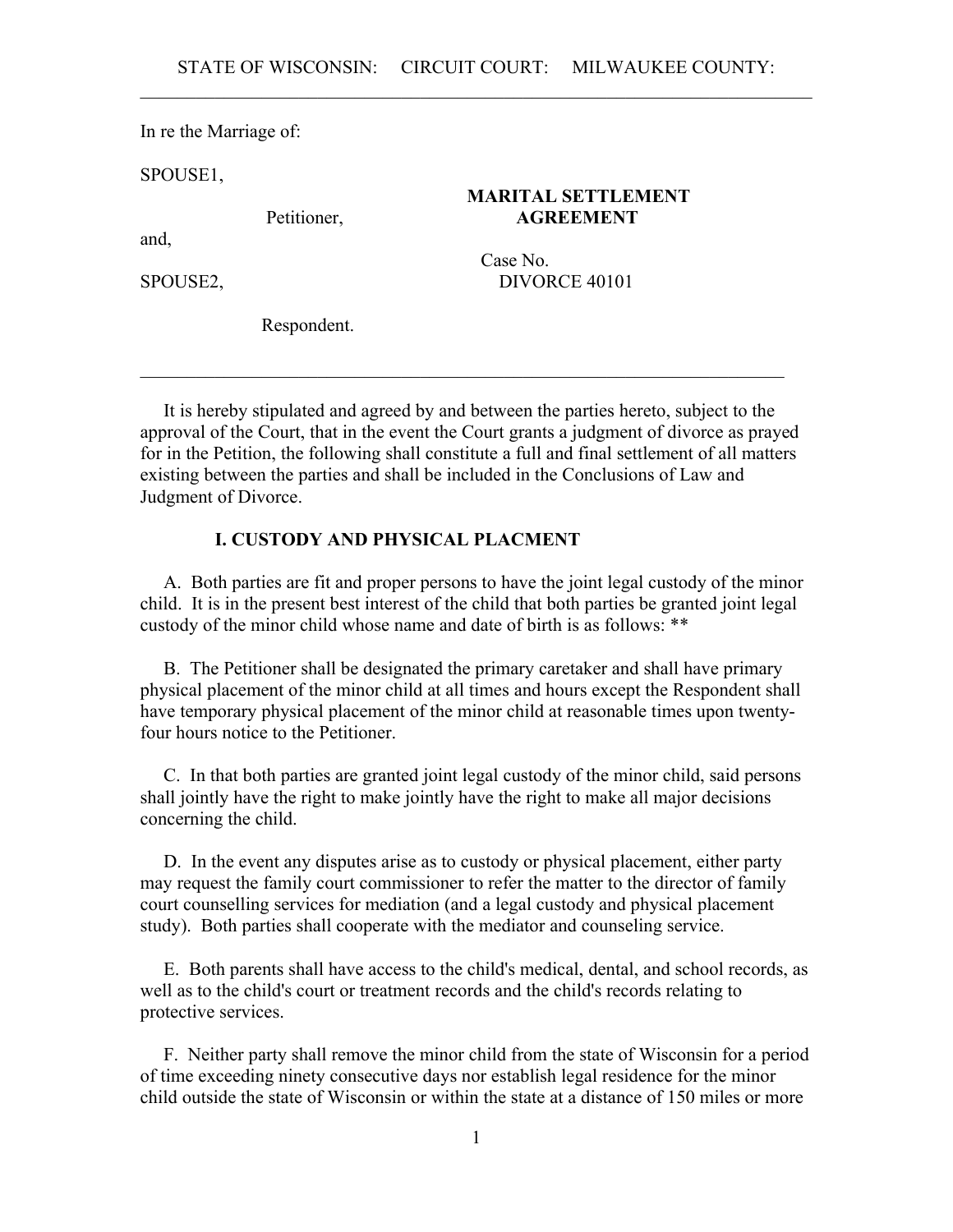from the other parent without first giving at least sixty days' notice to the other parent to allow for objection. Further, neither parent shall interfere with the custody of the child or the parental rights of the other parent as prohibited in sec. 948.31, Wis. Stats.

### **II. CHILD SUPPORT**

 A. The Respondent shall pay the sum of 17% of his gross monthly income, which at the time of this stipulation is \_\_\_\_\_\_\_, for the support of the said minor child. Payment shall be made pursuant to a wage assignment commencing on the first day of the first month immediately following the granting the divorce herein.

 B. Child support shall continue until the child reaches the age of eighteen or is earlier emancipated, or until the child reaches nineteen, if he is pursuing an accredited course of instruction leading the acquisition of a high school diploma or its equivalent.

 C. Both parties shall notify the clerk of circuit court in writing of any change of employer or change of address within ten days of such change, pursuant to sec. 767.263, Wis. Stats.

### **III. MAINTENANCE**

 A. Maintenance as to both parties is waived and shall be denied pursuant to sec. 767.32, Wis. Stats.

### **IV. MEDICAL AND HEALTH CARE EXPENSES**

 A. Respondent shall maintain the minor child on his comprehensive medical and hospitalization insurance policy if available through his employer and shall maintain the same until the child reaches the age of majority or until the child has reached the age of nineteen so long as he is pursuing an accredited course of instruction leading to the acquisition of a high school diploma or its equivalent. Respondent shall promptly make all necessary premium payments and promptly furnish the other party with a current subscriber card evidencing the medical insurance coverage on behalf of the child.

 B. The parties shall split equally the liability for all hospital, medical, dental, and related expenses not covered by insurance for the minor child unless such expenses were not covered due to the failure of Respondent to provide insurance as provided for in par. A above, in which case, Respondent shall be liable for the full amount.

#### **V. LIFE INSURANCE**

 A. Both parties shall maintain in full force and pay the premiums on a minimum of \$10,000 on their lives or obtain comparable insurance coverage with the parties' minor child named as sole and irrevocable primary beneficiary until the minor child reaches the age of majority, or until the child has reached the age of nineteen so long as the child is pursuing an accredited course of instruction leading to the acquisition of a high school diploma or its equivalent. During the term of such obligation, each of the parties shall furnish the other with copies of such policies or evidence of there being such insurance in force and proof of beneficiary designation upon request.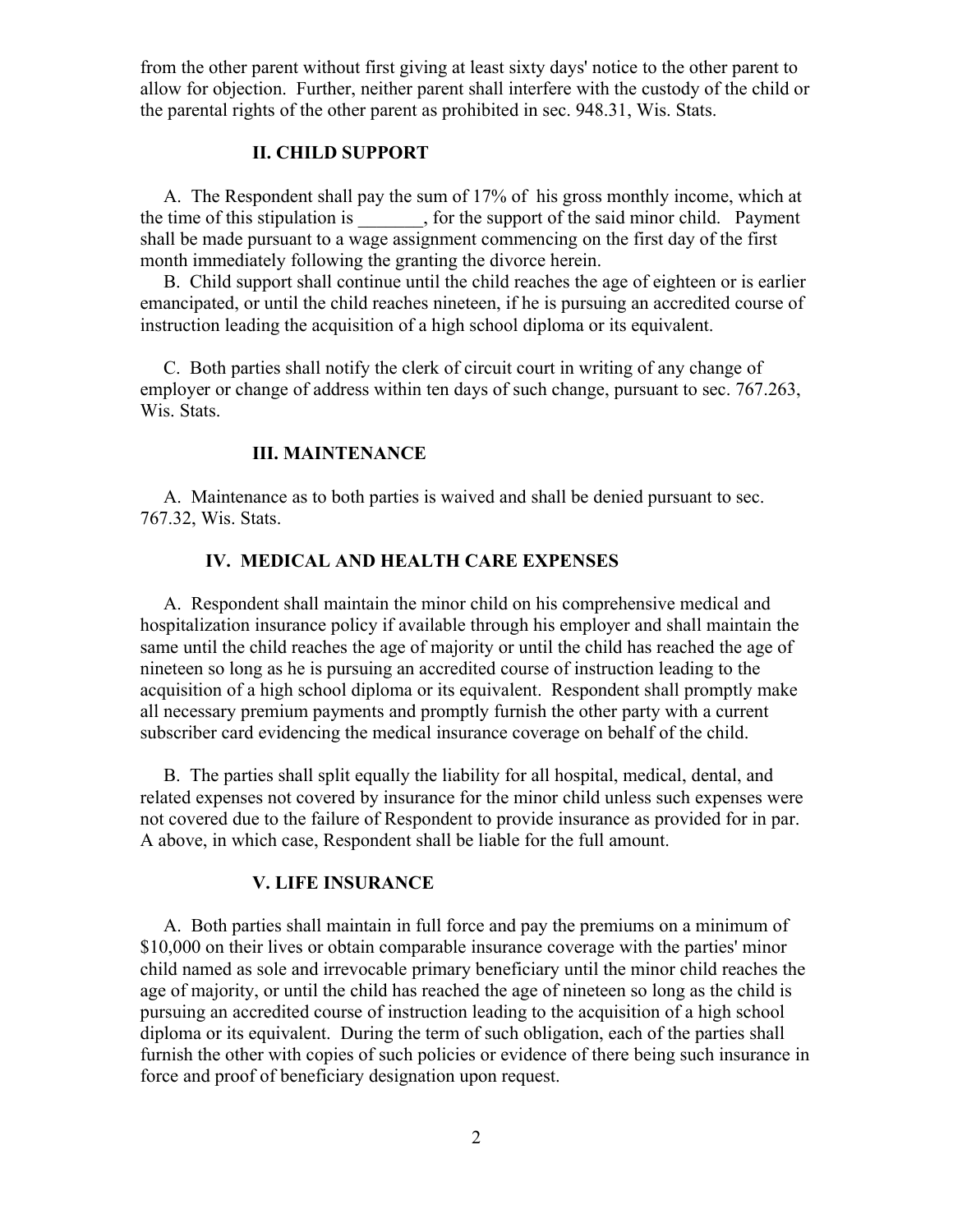B. Each of the parties shall not borrow against any such policy or use any such policy as collateral or impair its value in any manner without the express written consent of the other or by order of the court.

C. This obligation may be satisfied by provisions in a will or trust.

 D. If either party fails for any reason to maintain any of the life insurance required under this article, there shall be a valid and provable lien against his or her estate in favor of the specified beneficiary to the extent of the difference between the insurance required and the actual death benefits received.

### **VI. PROPERTY DIVISION**

 As a full, final, complete, and equitable property division and in lieu of any and all maintenance, maintenance being specifically denied and terminated to both parties, each party is awared the following property:

#### PETITIONER:

- 1. Household items and personal effects in her possession at the time of trial.
- 2. Cash and deposit accounts in her name.

#### RESPONDENT:

- 1. Household items and personal effects in his possession at the time of trial.
- 2. Cash and deposit accounts in his name.

# **VII. DEBTS AND FINANCIAL OBLIGATIONS**

 A. Each of the parties shall be responsible for the following debts and liabilities and each shall hold the other harmless for the payment thereof: \*\* Each party warrants that he or she has not incurred any debts or liabilities that are unpaid other than those disclosed above. Any outstanding debt or liability not disclosed shall be the responsibility of the person who incurred it and that party shall hold the other harmless for its payment.

 Each party shall hold the other harmless from any claim by any of the above-creditors and each shall hold the other harmless from any claim by the creditors against any security for any of the obligations.

 B. Each party is responsible for any debt or liability incurred by him or by her after the execution of this agreement with each party holding the other harmless for its payment.

#### **VIII. TAXES**

 A. The Petitioner shall have the right to claim the child as a dependent and exemption on her federal and state income tax returns.

B. The parties acknowledge that under Wisconsin's community property law, each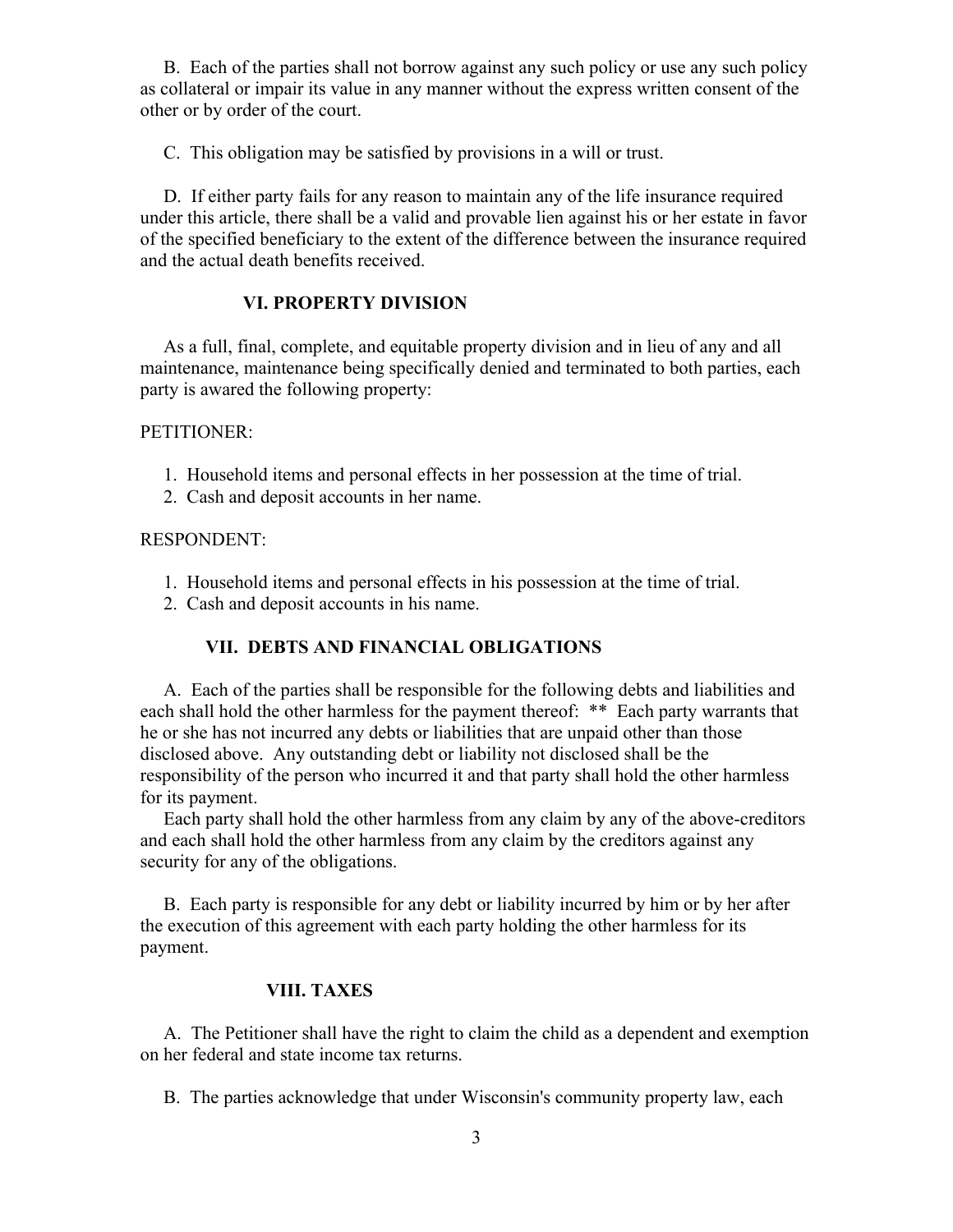party shall be taxed on one-half of the total marital income from \*\* to the date of the granting of the divorce judgment. Furthermore, the parties acknowledge that under the community property law, each party shall be credited with one-half of the total withholding payments made during the aforesaid period of time. The parties further acknowledge that the itemized deductions paid from January 1, 1991 to the date of the divorce shall be divided equally between the parties.

# **IX. ATTORNEY FEES**

 Each of the parties shall be responsible for his or her own attorney fees, no contribution being required by either party.

## X**. EXECUTION OF DOCUMENTS**

 Now or in the future, on demand, the parties agree to execute and deliver any and all documents that may be necessary to carry out the terms and conditions of this stipulation.

## **XI. VOLUNTARY EXECUTION/NATURE OF AGREEMENT**

 Both parties acknowledge that they have entered into this marital settlement agreement of their own volition with full knowledge and information, including tax consequences. In some instances, the agreement represents a compromise of disputed issues. Both parties assume equal responsibility for the entire contents of the agreement. Each believes the terms and conditions to be fair and reasonable (under the circumstances). No coercion or undue influence has been used by or against either party in making this agreement. All of the agreement's terms are intertwined and interconnected and shall not be severed or modified. It is agreed that the terms and provisions are interdependent.

#### **XII. DIVESTING OF PROPERTY RIGHTS**

 Except as otherwise provided for in this agreement, each party shall be divested of and each party waives, renounces, and gives up pursuant to sec. 767.255, Stats. all right, title, and interest in and to the property awarded to the other. All property and money received and retained by the parties shall be the separate property of the respective parties, free and clear of any right, title, interest, or claim of the other party, and each party shall have the right to deal with and dispose of his or her separate property as fully and effectively as if the parties had never been married.

#### **XIII. MUTUAL RELEASES**

 Neither party may, at any time hereafter, sue the other, or his or her heirs, personal representative, and assigns for the purpose of enforcing any or all of the rights relinquished and/or waived under this agreement. Both parties also agree that in the event any suit shall be commenced this release, when pleaded, shall constitute a complete defense to any such claim or suit so instituted by either party.

#### **XV. FULL DISCLOSURE AND RELIANCE**